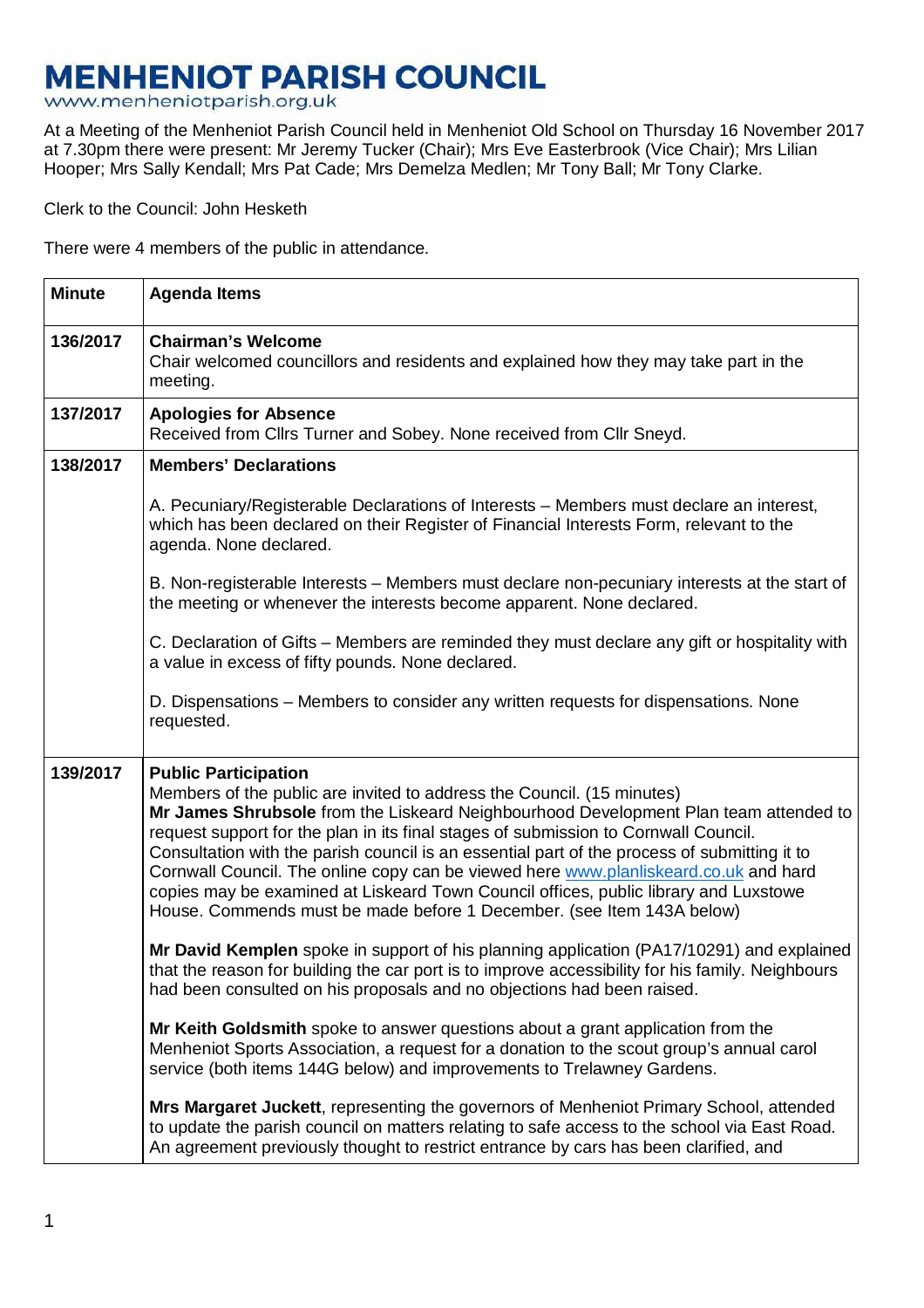|          | proposals to create temporary parking along the road leading to the tennis club can ne <sup>1</sup> go<br>ahead. Mr Goldsmith asked that care should be taken to protect the Cornish hedge and the<br>French drain adjacent to the road. The chair reminded the meeting that care must also be<br>taken to assess the location of electrical cables that may be located underground the road.                                                                                                                                                                                                                                                                                                                                                                                                                                                                                                                                                                                                                                                                                                                                                                                                                                                                                                                                                                                        |  |  |
|----------|--------------------------------------------------------------------------------------------------------------------------------------------------------------------------------------------------------------------------------------------------------------------------------------------------------------------------------------------------------------------------------------------------------------------------------------------------------------------------------------------------------------------------------------------------------------------------------------------------------------------------------------------------------------------------------------------------------------------------------------------------------------------------------------------------------------------------------------------------------------------------------------------------------------------------------------------------------------------------------------------------------------------------------------------------------------------------------------------------------------------------------------------------------------------------------------------------------------------------------------------------------------------------------------------------------------------------------------------------------------------------------------|--|--|
|          | <b>Report from Cornwall Councillor Phil Seeva</b><br>He attended the Remembrance service on Sunday last to represent Cornwall Council and<br>local member of parliament Sheryll Murray.<br>Traveller's site at Horningtops: he has spoken with the project manager and the planning<br>officer for the development and has been told that work is progressing in spite of an<br>application to discharge conditions not yet having received approval. An enforcement action<br>has been lodged with Cornwall Council. Cllr Seeva asked that the parish council assess the<br>information he has been given and agree their own response.<br>CIIr Seeva is now chair of a working group set up to oversee road improvements on the A38<br>from Carkeel to Trerulefoot; the same group will also be examining works needed for the<br>Menheniot junction in 2018.<br>He has spoken with estate officers in Truro about an area of public land located at Fourgates<br>that is currently used as a children's play area. He has been assured that proper notice will<br>be given if there is any prospect of the land being sold.<br>Cornwall Council meets in full session on 21 November and will be discussing proposals to<br>invest in land purchase in order to build additional affordable housing.<br>Final decision on the level of council tax will be made in February 2018. |  |  |
| 140/2017 | <b>Minutes of Meeting</b><br>Councillors RESOLVED to accept the following minutes as a true and accurate record. 19<br>October 2017. Proposed Cllr Medlen. Seconded Cllr Clarke. All agreed. 2 November 2017.<br>Proposed Cllr Clarke. Seconded Cllr Medlen. All agreed.                                                                                                                                                                                                                                                                                                                                                                                                                                                                                                                                                                                                                                                                                                                                                                                                                                                                                                                                                                                                                                                                                                             |  |  |
| 141/2017 | <b>Matters Arising from the Minutes</b><br>Update on progress Old Chapel. Councillors had observed officers in attendance at the site<br>in the previous week. ACTION: Clerk to follow up with Cornwall Council and pass them<br>ownership details. Lighting at Bowling Green. ACTION Clerk to speak with Cornwall Council.<br>Traveller's site at Horningtops. Included in Cllr Seeva's report. (Item 139 above)                                                                                                                                                                                                                                                                                                                                                                                                                                                                                                                                                                                                                                                                                                                                                                                                                                                                                                                                                                    |  |  |
| 142/2017 | Correspondence<br>Letter from Alan Hartshorn asking a contribution towards a new noticeboard at<br>A<br>Merrymeet. See Item 144 below.<br>Report from SSE Enterprise on annual inspection of parish lighting. Accepted.<br>B<br>C<br>Letter of thanks from Cornwall Air Ambulance. Noted.                                                                                                                                                                                                                                                                                                                                                                                                                                                                                                                                                                                                                                                                                                                                                                                                                                                                                                                                                                                                                                                                                            |  |  |
| 143/2017 | <b>Planning Matters</b><br>To agree the parish council's response to Cornwall Council consultations on new<br>A<br>planning applications received before the agenda was finalised:<br>03.11.17 PA17/08557<br>Applicant: Mr Ashley Rowe<br>Location: Trewint Farm Trewint Road Menheniot PL14 3RE<br>Proposal: Roofing over an existing feed store.<br>Councillors were aware of need for this new roofing and its installation would be incorporated<br>within the existing farm space. They are content that the appearance and design of the<br>construction is appropriate to its setting. It was RESOLVED to support the application.<br>Proposed Cllr Kendall. Seconded Cllr Hooper. All agreed.<br>03.11.17 PA17/10291<br>Applicant: Mr David Kemplen<br>Location: 2 Vicarage Close Menheniot Liskeard Cornwall PL14 3QG                                                                                                                                                                                                                                                                                                                                                                                                                                                                                                                                                       |  |  |

 1 This word was deleted for clarity at the public meeting held on 18 January 2018.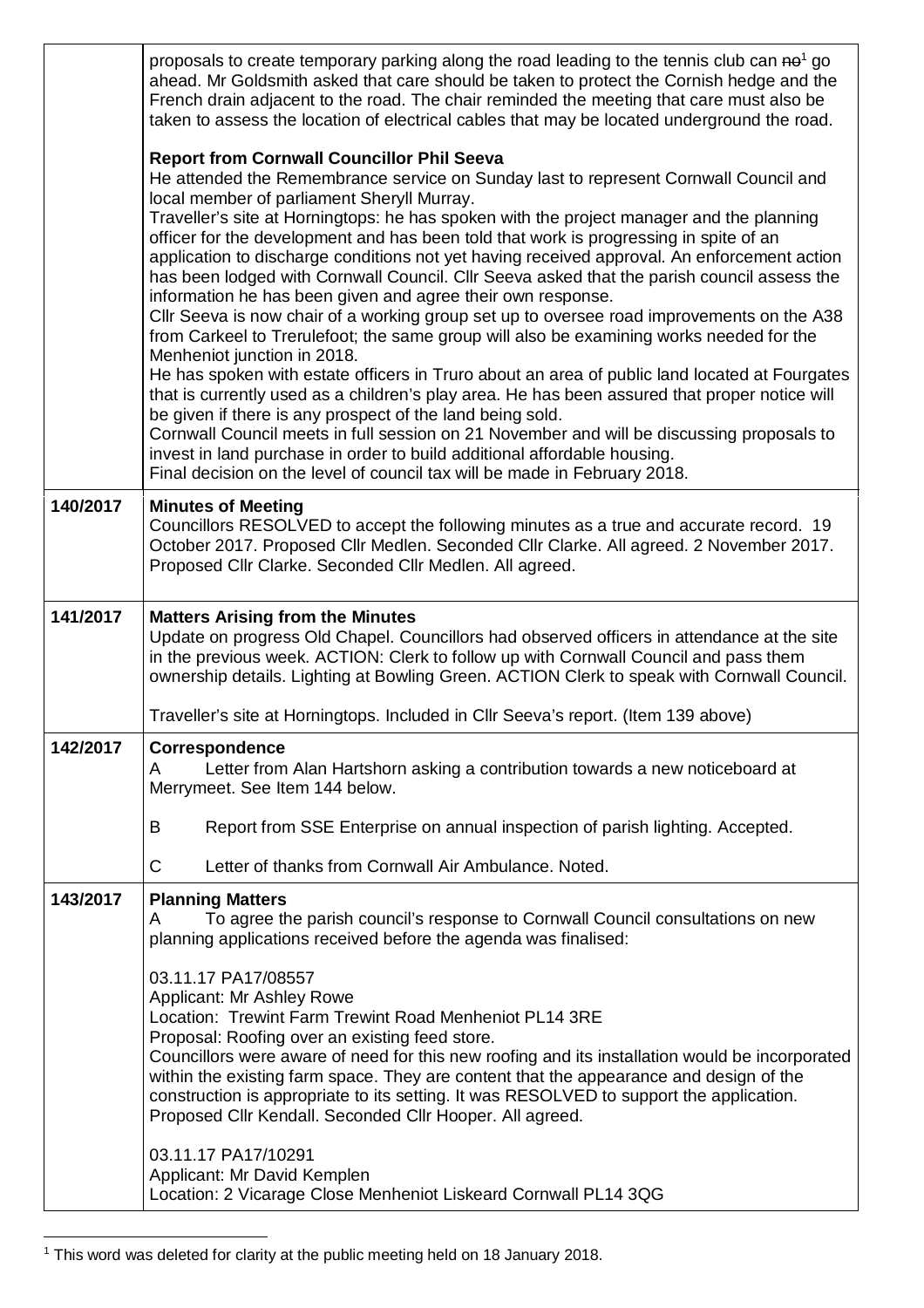|          | Proposal: Erection of a car port.<br>Councillors noted that because of the location of the property and the siting of the<br>construction, there would be no impact on the residential amenity and it would not affect the<br>character of the surrounding area. It was RESOLVED to support the application. Proposed<br>Cllr Tucker. Seconded Cllr Medlen. All agreed.                                                                                                                                                                                                                                                                                                                                                                                                          |
|----------|----------------------------------------------------------------------------------------------------------------------------------------------------------------------------------------------------------------------------------------------------------------------------------------------------------------------------------------------------------------------------------------------------------------------------------------------------------------------------------------------------------------------------------------------------------------------------------------------------------------------------------------------------------------------------------------------------------------------------------------------------------------------------------|
|          | 06.11.17 PA17/10116<br>Applicant: Mr & Mrs Elworthy<br>Location: Lambest, Menheniot<br>Proposal: Conversion of garage/store into ancillary accommodation together with extension<br>and alterations.<br>Councillors noted that because of the location of the property and the siting of the extension,<br>there would be no impact on the residential amenity. Supporting the application complies<br>with Policy 21, sC of the Cornwall Local Plan, by increasing building density and taking into<br>account the character of the surrounding area. It was RESOLVED to support the application,<br>but with the condition that it be used by the residents, and not let out separately for holiday<br>accommodation. Proposed Cllr Medlen. Seconded Cllr Kendall. All agreed. |
|          | 20.10.17 PA17/00023/NDP<br>Applicant: Liskeard Town Council<br>Location: Liskeard<br>Proposal: Plan proposal submitted for Liskeard Neighbourhood Development Plan.<br>It was RESOLVED to support this application and its progress towards final consultation and<br>adoption. Proposed Cllr Kendall. Seconded Cllr Hooper. All agreed.                                                                                                                                                                                                                                                                                                                                                                                                                                         |
|          | Any applications received by Cornwall Council by the time of the meeting. Information<br>B<br>only. None received.                                                                                                                                                                                                                                                                                                                                                                                                                                                                                                                                                                                                                                                               |
|          | C<br>Planning applications approved by Cornwall Council – Information only.<br>PA17/08524 APPROVED<br>Applicant: Mr Calum Campbell<br>Location: North Treviddo Farm Horningtops Liskeard Cornwall PL14 3PS<br>Proposal: Construction of a rear extension, new entrance porch and double garage/office                                                                                                                                                                                                                                                                                                                                                                                                                                                                            |
|          | 24.10.2017 PA17/08416 APPROVED<br>Applicant: Mr And Mrs P Luck<br>Location: Durban House Merrymeet Liskeard Cornwall PL14 3LP<br>Proposal: Rear extension.                                                                                                                                                                                                                                                                                                                                                                                                                                                                                                                                                                                                                       |
|          | 24.10.2017 PA17/08616 APPROVED<br>Applicant: Mr & Mrs Rod Smith<br>Location: Roseland Cottage Road From Plymouth Road To The Laurels Menheniot PL14<br>3PQ<br>Proposal: Replacement roof over existing Garage to form new ancillary accommodation to<br>main dwelling.                                                                                                                                                                                                                                                                                                                                                                                                                                                                                                           |
|          | Planning applications refused by Cornwall Council or withdrawn by the applicant.<br>D<br>Information only.<br>Е<br><b>Planning Appeals: None</b>                                                                                                                                                                                                                                                                                                                                                                                                                                                                                                                                                                                                                                 |
| 144/2017 | <b>Financial Matters</b><br>Accounts for Payment - Schedule 2017/18 - It was RESOLVED to accept the<br>A<br>payment schedule and agree payment. Proposed Cllr Medlen. Seconded Cllr Hooper. All<br>agreed.                                                                                                                                                                                                                                                                                                                                                                                                                                                                                                                                                                       |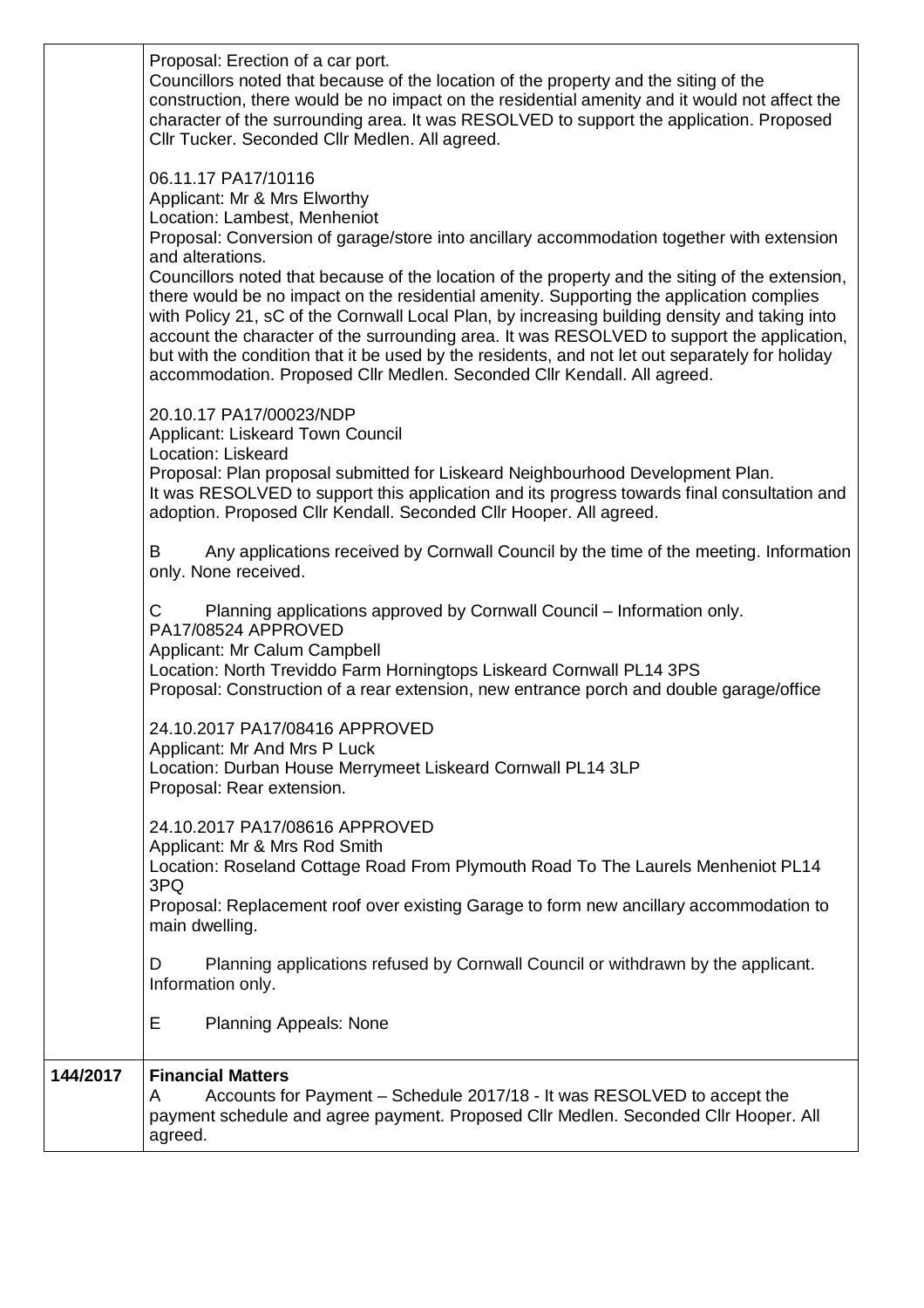| Payments Schedule         |                             | Oct 2017                  | Period | 7        |        |
|---------------------------|-----------------------------|---------------------------|--------|----------|--------|
| Date                      | Payee                       | <b>Description</b>        | CQ.    |          | £      |
| 16/11/2017                | <b>Liskeard Signs</b>       | Waming sign               | 1728   | £        | 108.00 |
| 16/11/2017                | Cornwall ALC                | Training fee              | 1729   | £        | 12.00  |
| 16/11/2017                | <b>Menheniot Old School</b> | Venue hire                | 1730   | £        | 99.00  |
| 16/11/2017                | Wicksteed playground        | Repairs to play equipment | 1731   | £        | 278.63 |
| 16/11/2017                | Plan Support                | NDP project management    | 1732   | £        | 450.00 |
| 16/11/2017                | Rob Craig                   | Ground maintenance        | 1733   | £        | 700.00 |
| 30/11/2017                | John Hesketh                | Salary                    | 1734   | £        | 522.00 |
| 16/11/2017                | Keith Goldsmith             | <b>Trelawney Gardens</b>  | 1735   | £        | 44.99  |
| 16/11/2017                | Hugh Harris Ltd             | Outdoor gym repair        | 1736   | £        | 48.00  |
| All cheque payments today |                             |                           | £      | 2,262.62 |        |

B Direct Bank Payment & Receipts. For information.

| <b>Bank Payments Schedule</b> |             | Sep 2017           | Period | 6 |       |
|-------------------------------|-------------|--------------------|--------|---|-------|
| <b>Date</b>                   | Payee       | <b>Description</b> | Pay    |   | £     |
| 23/10/2017                    | <b>EDF</b>  | electricity        | DD     |   | 62.31 |
|                               |             |                    |        |   |       |
|                               |             |                    |        |   |       |
|                               |             |                    |        |   |       |
| All bank payments this period |             |                    |        | £ | 62.31 |
| <b>Bank Receipts Schedule</b> |             | Oct 2017           | Period | 6 |       |
| <b>Date</b>                   | Payer       | <b>Description</b> |        |   | £     |
| 09/10/2017                    | Lloyds Bank | Interest           |        | £ | 3.31  |
|                               |             |                    |        |   |       |
| All bank receipts this period |             |                    |        | £ | 3.31  |

C Bank Reconciliation – previously circulated. Clerk gave bank holdings as £22,448.09 and £108,657.94 at 31 October 2017.

D Councillor Medlen reviewed a sample of bank payments from the previous month.

Cllr Kendall left the meeting at 20.37

E To approve the budget for 2018/2019 (report previously circulated) It was RESOLVED to accept the budget of £21,559. Proposed Cllr Easterbrook. Seconded Cllr Clarke. All agreed.

F To approve the precept for 2018/2019 (report previously circulated) It was RESOLVED to agree a precept of £25,168. Proposed Cllr Tucker. Seconded Cllr Easterbrook. All agreed.

G Councillors will be asked to support applications to award grants to the following group:

Menheniot Sports Association

Councillors discussed the application and the benefits it would bring to the parish. All agreed that they supported the project and gave an in-principle decision to make an award in the future. However, they expressed concerns about the level of income that the MSA could generate itself, and reserved judgement on the exact amount until they had evidence that it had made applications to other funding bodies. The current application would be the equivalent of 65% of the balance of the council's Community Grants budget.

ii Menheniot Scout Group £100 for carol service. It was RESOLVED to agree a donation of £100 from the council's Small Donations fund. Proposed Cllr Medlen. Seconded Cllr Ball. All agreed.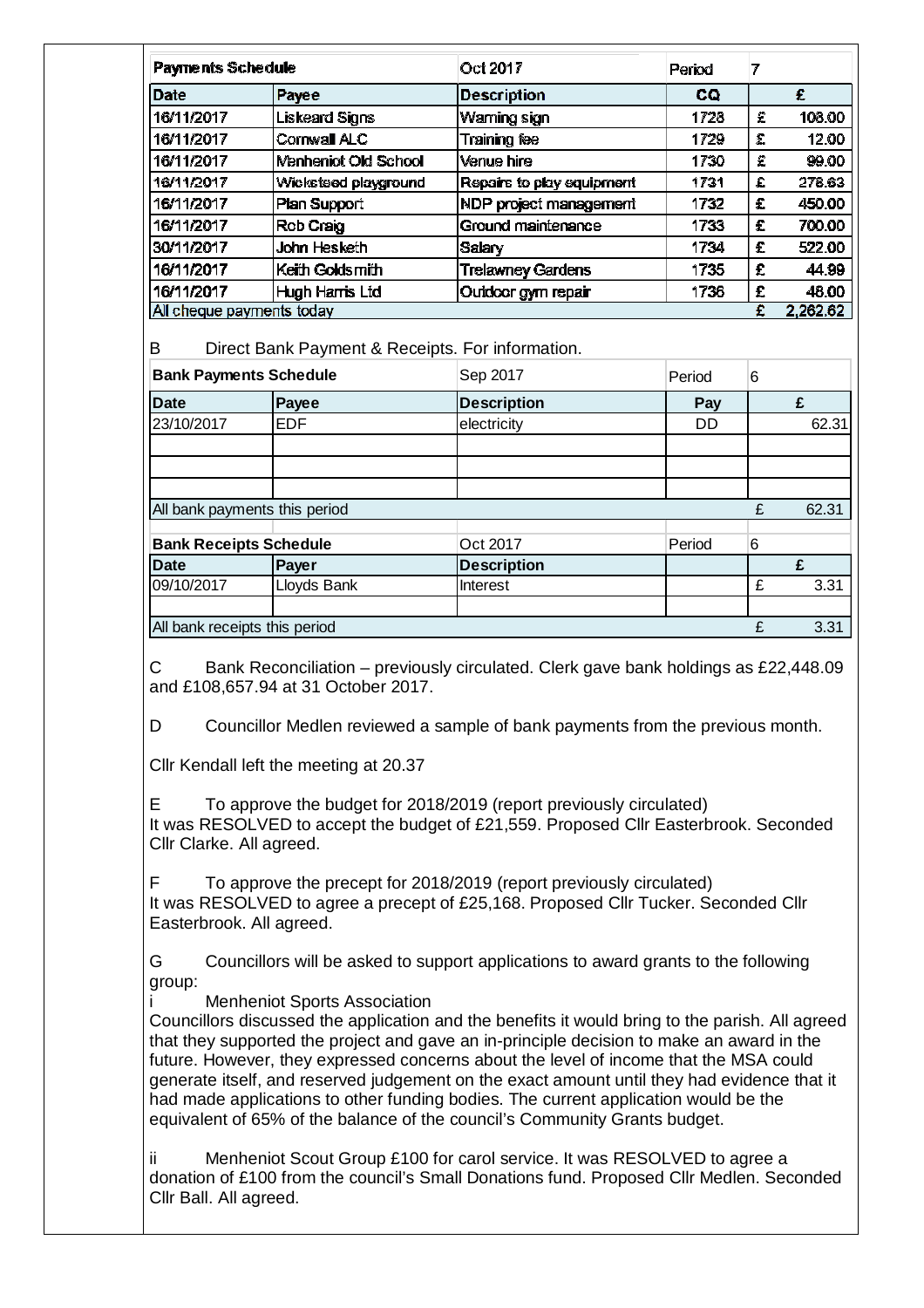|          | iii<br>Merrymeet & Pengover Green Residents Association have written to ask for a<br>contribution to the cost of a new noticeboard. It was RESOLVED to agree a donation of £125<br>from the council's Small Donations fund. Proposed Cllr Clarke. Seconded Cllr Tucker. All<br>agreed.                                                                                                                                                                                                                                                                                                                                                                 |  |
|----------|--------------------------------------------------------------------------------------------------------------------------------------------------------------------------------------------------------------------------------------------------------------------------------------------------------------------------------------------------------------------------------------------------------------------------------------------------------------------------------------------------------------------------------------------------------------------------------------------------------------------------------------------------------|--|
| 145/2017 | <b>Clerk's Administration</b><br>Renewal of SSE Enterprise maintenance of public lighting contract. Councillors<br>A<br>reviewed the contracts terms and conditions. It was RESOLVED to renew. Proposed Cllr<br>Medlen. Seconded Cllr Tucker. All agreed.                                                                                                                                                                                                                                                                                                                                                                                              |  |
| 146/2017 | <b>Councillors' Reports</b><br><b>Cllr Demelza Medlen</b><br>A<br>Skateboard park progress. The councillor reported that three designs had been received,<br>and that the steering group would be meeting in the new year to consider which would be<br>most suited to the local need and space available. The councillor also thanked the parish<br>council for its donation to the fireworks event held earlier in the month which had attracted<br>almost 700 people and raised £2,500 for the Menheniot School Association.                                                                                                                        |  |
|          | Cllrs Tony Ball & Demelza Medlen<br>B<br>Progress with Safeguarding Policy                                                                                                                                                                                                                                                                                                                                                                                                                                                                                                                                                                             |  |
|          | <b>Cllr Janice Turner</b><br>C<br>Progress with Community Emergency Plan                                                                                                                                                                                                                                                                                                                                                                                                                                                                                                                                                                               |  |
|          | The Clerk apologised for the lack of progress with these plans that was due to the<br>extraordinary meeting held earlier in the month. The proposal was now to invite the full range<br>of volunteering groups in the parish to attend an informal meeting in January to assess the<br>draft policies and invite their participation in agreeing ones that they could all implement.<br>ACTION Clerk to set up meeting in January 2018.                                                                                                                                                                                                                |  |
|          | <b>Cllr Pat Cade</b><br>D<br>Allotments survey (available online)<br>The Clerk explained that the recent survey among allotment holders had been completed by<br>80% of them, and that the results were valid. The conclusions from the survey were that:<br>most plot holders would like the council to provide additional services and that most of them<br>would pay a higher annual rental to fund them. ACTION Clerk to circulate survey report to all<br>allotment holders together with a new survey for them to decide on their priorities. Final<br>report and recommendations to be presented at the next public meeting on 24 January 2018. |  |
|          | E<br><b>Cllr Tony Clarke</b><br>Maintenance of play equipment.<br>CIIr Clarke reminded that meeting that a cheque previously paid out to Hugh Harris Ltd for a<br>replacement seat in the outdoor gym would be reimbursed by the resident who damaged it.<br>All repairs are currently up to date apart from the final piece of wet pour needed in the<br>playground. ACTION Clerk to write to resident for refund.                                                                                                                                                                                                                                    |  |
|          | Cllr Clarke left the meeting at 21.14                                                                                                                                                                                                                                                                                                                                                                                                                                                                                                                                                                                                                  |  |
| 147/2017 | <b>Chair's Agenda Items</b><br>Consultation on School Keep Clear markings. Councillors discussed the consultation<br>A<br>organized by Cornwall Council to agree a system of yellow line warnings along Hartmeade,<br>and the results of the public meeting held on 2 November. It was RESOLVED to agree the<br>statement from the parish council objecting to the proposal. Proposed Cllr Medlen. Seconded<br>Cllr Hooper. All agreed.                                                                                                                                                                                                                |  |
|          | Neighbourhood Development Plan<br>B<br>The Chair reminded councillors of the need to be supporting the NDP at their meetings, and<br>reported that the next residents' survey was due to be sent out shortly. Three public drop-in<br>sessions are planned for December and January.                                                                                                                                                                                                                                                                                                                                                                   |  |